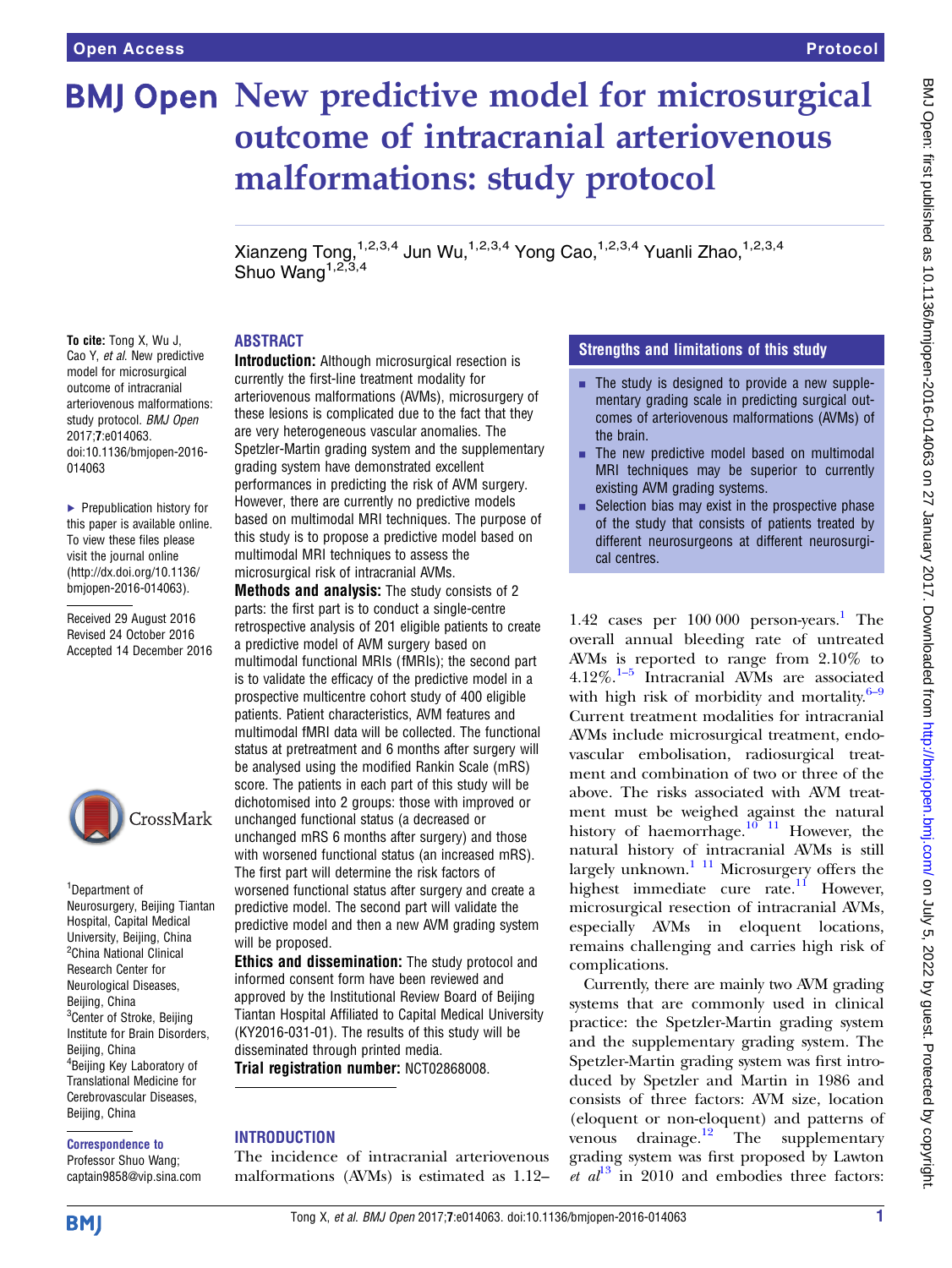patient age, bleeding and diffuseness. Both the grading systems are well designed in assessing the risks associated with AVM surgery. However, other factors may also influence the treatment outcomes besides the above six factors in the two grading systems. $^{11}$  $^{11}$  $^{11}$ 

Functional MRI (fMRI) is a new imaging technique to identify the functional imaging of eloquent area of the brain. Diffusion tensor imaging (DTI) is a potential technique to map eloquent fibre tracts. Until now, in assessing the surgical risk of AVMs, there is no predictive model based on multimodal fMRI. Small sample studies have reported that multimodal MRI techniques (fMRI, DTI and time-of-flight MR angiography (TOF-MRA)) are valuable tools for preoperative evaluation and treatment planning of brain  $AVMs$ .<sup>[14](#page-4-0)–24</sup> In our previous studies of AVMs based on multimodal imaging techniques, we have found that the least distance from the AVM nidus to the eloquence (the activated cortex or the eloquent fibre tracts) on fMRI and DTI studies is associated with surgical outcomes. $25-28$  $25-28$  A 5 mm distance from the eloquent fibres may be a suitable safety margin for postoperative function preservation.<sup>[26](#page-4-0)–28</sup> Based on our previous findings, we will create as well as validate a multimodal MRI technique-based predictive model to assess the surgical risk in each patient with AVM.

#### STUDY OBJECTIVE

The key purpose of this study is to create and validate a new predictive model for the surgical risk of intracranial AVMs. Based on this predictive model, we will propose a new supplementary grading system for intracranial AVMs.

#### METHODS AND ANALYSIS Study designs

The study consists of two parts: the discovery set and the validation set. The discovery set is a retrospective analysis of 201 eligible patients with AVM from our brain AVM database of a prospective randomised controlled clinical trial—FMRINAVMS (fMRI Navigation in Intracranial Arteriovenous Malformation Surgery; ClinicalTrials.gov Identifier: NCT01758211) at Beijing Tiantan Hospital (China National Clinical Research Center for Neurological Diseases) between September 2012 and September  $2015<sup>29</sup>$  $2015<sup>29</sup>$  $2015<sup>29</sup>$  The validation set is a prospective cohort study of patients with AVM who will receive surgical resection for their AVMs at five major neurosurgical centres in China between June 2016 and June 2019. The study design is presented in figure 1.

# Study participants

Patient demographic characteristics (age, sex, history of haemorrhage and preoperative functional status), AVM features (size, location, arterial supply, patterns of venous drainage, Spetzler-Martin grade and diffuseness) and the lesion to eloquence distance (LED) obtained by multimodal MRI techniques. The LED means the least distance from the AVM to the eloquent cortex or the



Figure 1 Diagram of the study protocol.

eloquent fibre tracts. Patient's functional status was or will be measured by the modified Rankin Scale (mRS) score. All patients in this study should meet the inclusion and exclusion criteria. Since the patients in the retrospective phase were chosen from the database of a prospective randomised controlled trial, written informed consent has already been obtained from the patients or their relatives.<sup>29</sup> For the prospective study part (validation set), informed written consent should be obtained from eligible adult patients or from the guardians of eligible paediatric patients. All patients in the prospective part of this study can withdraw at any time.

#### Inclusion criteria

- 1. Patients aged between 12 and 60 years.
- 2. Patients with a definite diagnosis of AVM confirmed by preoperative digital subtraction angiography (DSA).
- 3. Patients with complete multimodal MRIs: preoperative structural MRI, blood oxygen level-dependent (BOLD)-fMRI, TOF-MRA, and DTI of the eloquent fibre tracts.
- 4. Patients opting for surgical management of their AVMs.
- 5. Patients without any treatment (microsurgery, radiosurgery, endovascular embolisation, or multimodality treatment) before enrolment.

# Exclusion criteria

- 1. Patients receiving emergency surgery due to acute intracranial haematoma and resultant brain hernia.
- 2. Patients experiencing an AVM-related haemorrhage in the month before admission.
- 3. Patients without BOLD-fMRI and DTI data.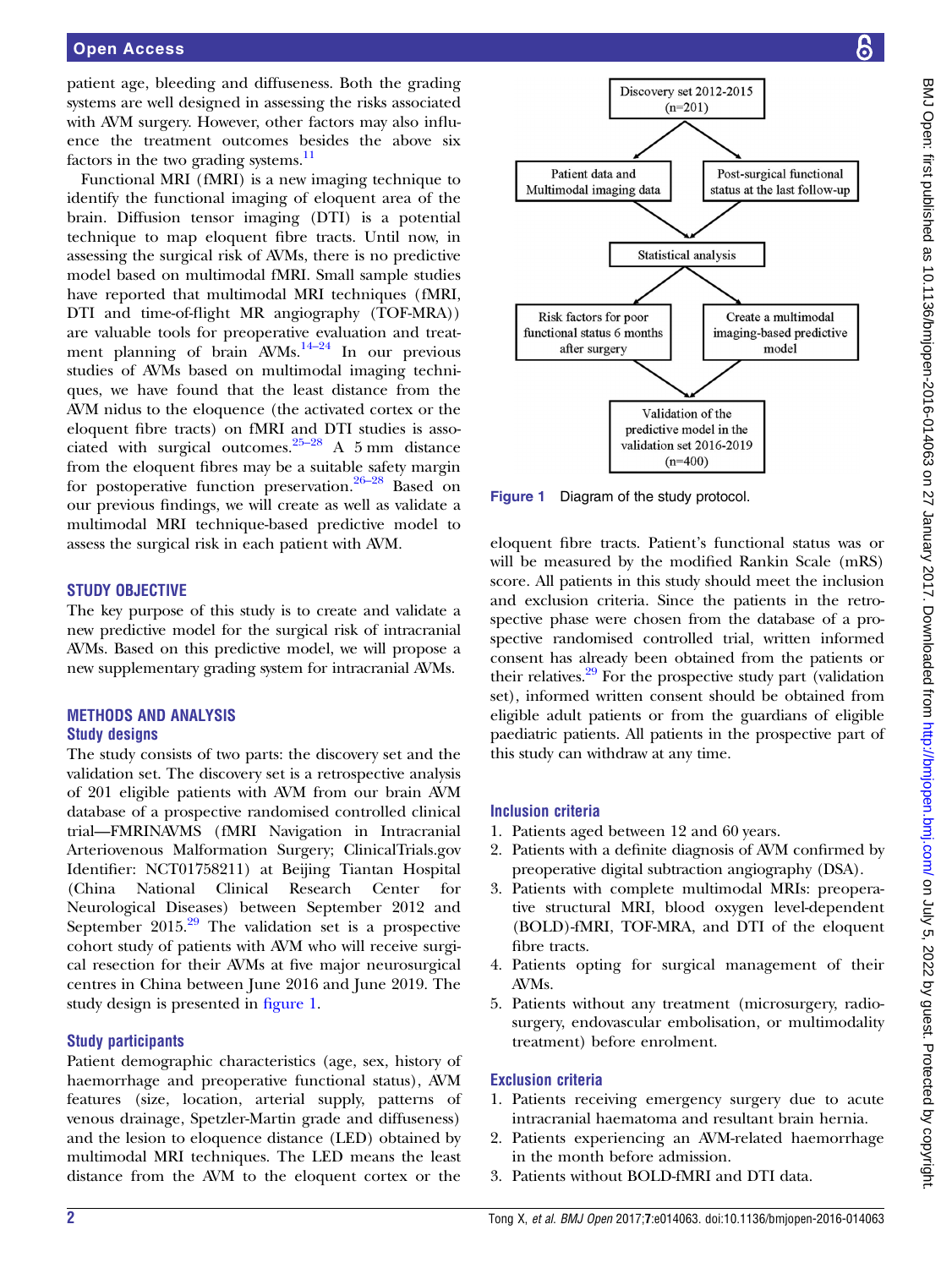- 4. Patients with severe diseases that prevent them from microsurgical treatment.
- 5. Patients without written informed consent.

# Multimodal MRI data acquisition

Structural MRIs, BOLD-fMRI, diffusion tensor imaging (DTI) and TOF-MRA were or will be performed on a 3T Siemens Tim Trio MRI (Siemens Healthcare, Erlangen, Germany) as previously described.<sup>22</sup> <sup>24</sup> <sup>30</sup> <sup>31</sup> For BOLD-fMRI, maps of neural activity within motor, language or visual cortex were or will be generated as described in our previous publication.<sup>[29](#page-5-0)</sup> The preoperative MRI data were or will be saved as DICOM format. The data were or will be transferred to an offline iPlan V.3.0 workstation (BrainLab, Feldkirchen, Germany) for analysis. The three-dimensional (3D) model of the eloquent cortex (motor, language or visual), the fibre tracking of the eloquent fibres (corticospinal tract, the arcuate fasciculus or the optic radiation) and the 3D anatomic structure of the AVMs were or will be reconstructed as described in our previous publications[.26](#page-4-0)–28 [32 33](#page-5-0)

AVM angioarchitecture (including the feeding artery, the nidus and the venous drainage) and AVM diffuseness will be acquired by the 3D MRA. The maximum diameter of the AVMs was or will be measured from the structural MRI on the axial, coronary and sagittal directions. The LEDs (the least distances from AVM to the eloquent cortex and eloquent fibres) were or will be measured respectively on the axial, coronary and sagittal directions on 3D reconstruction of the AVM, the eloquent cortex and the eloquent fibre. All the multimodal MR data from different centres will be collected by two neuroradiologists.

# Treatment procedure

Preoperative multimodality MRI reconstruction data (reconstruction of BOLD-fMRI, DTI and TOF-MRA) were or will be displayed on a Kolibri WS V.2.0 navigation system (BrainLab, Germany) during surgery. Craniotomy was or will be performed according to the preoperative plan based on the multimodal reconstruction data on the navigation system. After craniotomy, the feeding arteries, AVM nidus and draining veins of the AVM as well as adjacent eloquent cortex or eloquent fibres were or will be identified with the navigator's probe, as described in our previous publications.<sup>29</sup> <sup>32</sup>

All microsurgical techniques or equipment such as intraoperative ultrasound scanner and indocyanine fluorescence angiography were or will be available during surgical resection. Motor evoked potential and somatosensory evoked potential were or will be provided as needed for intraoperative monitoring.<sup>29</sup> <sup>32</sup>

# Outcome evaluation

For the retrospective phase, a nurse clinician, under the supervision of a neurologist, performed the outcome evaluation at presentation and at the last follow-up through telephone or patient's routine clinical visit. For

the prospective phase, patient outcome will be assessed by a physician or a nurse clinician from each of the five participating centres. All the physicians or nurse clinicians have been professionally trained in evaluating patient outcomes (including using the mRS) before the study.

For the retrospective phase, we will analyse the change of functional status (mRS score) between two time points: at pretreatment and at the final follow-up. For the prospective phase, the primary outcome is the change of mRS score between two time points: at pretreatment and 6 months after microsurgery. Good outcome is defined as a final mRS score of 0–2 and poor outcome is defined as a final mRS>2. Improved outcome is defined as a decreased or unchanged mRS score (mRS 6 months after surgery minus pretreatment mRS≤0). Worsened outcome is defined as an increased mRS score (mRS 6 months after surgery minus pretreatment mRS≤0). The potential influencing factors for worsened outcome will be collected. These factors are patient's age, history of haemorrhage, preoperative mRS, AVM size, AVM location, deep arterial perforator supply, patterns of venous drainage, diffuseness and the LED on multimodal MRIs.

For the prospective phase, the second outcomes include AVM obliteration, headache and seizure outcome, surgical complications, and neurological deficits (motor, language or visual deficits). AVM obliteration will be assessed by postoperative DSA (3–7 days after surgery). Seizure outcome will be assessed using the modified Engel scale (four classes). The surgical complications include haemorrhagic stroke, intracranial infection, de novo seizures and cerebral infarction from the surgical date to 6 months after surgery. Motor deficits will be assessed using muscle strength measured by muscle strength grading scale. Language deficits will be measured by Western Aphasia Battery (WAB) 6 months after surgery. Visual field deficits will be measured by visual field testing 6 months after surgery.

# Sample size

The retrospective phase of the study includes 201 eligible patients with AVM from our brain AVM database of a prospective randomised controlled clinical trial— FMRINAVMS (ClinicalTrials.gov Identifier: NCT01758211) at Beijing Tiantan Hospital (China National Clinical Research Center for Neurological Diseases) between September 2012 and September 2015. We will use the data of these 201 patients to create the new predictive model. From June 2016 to June 2019, we will enrol 400 eligible patients from five neurosurgical centres with highvolume AVM practices and high-level neurosurgical expertise. The new model created from the retrospective phase will be validated in the prospective 400 eligible patients.

# Statistical analyses to create a new predictive model

Statistical analyses will be performed using the Statistical Package for the Social Sciences software (V.20.0; SPSS,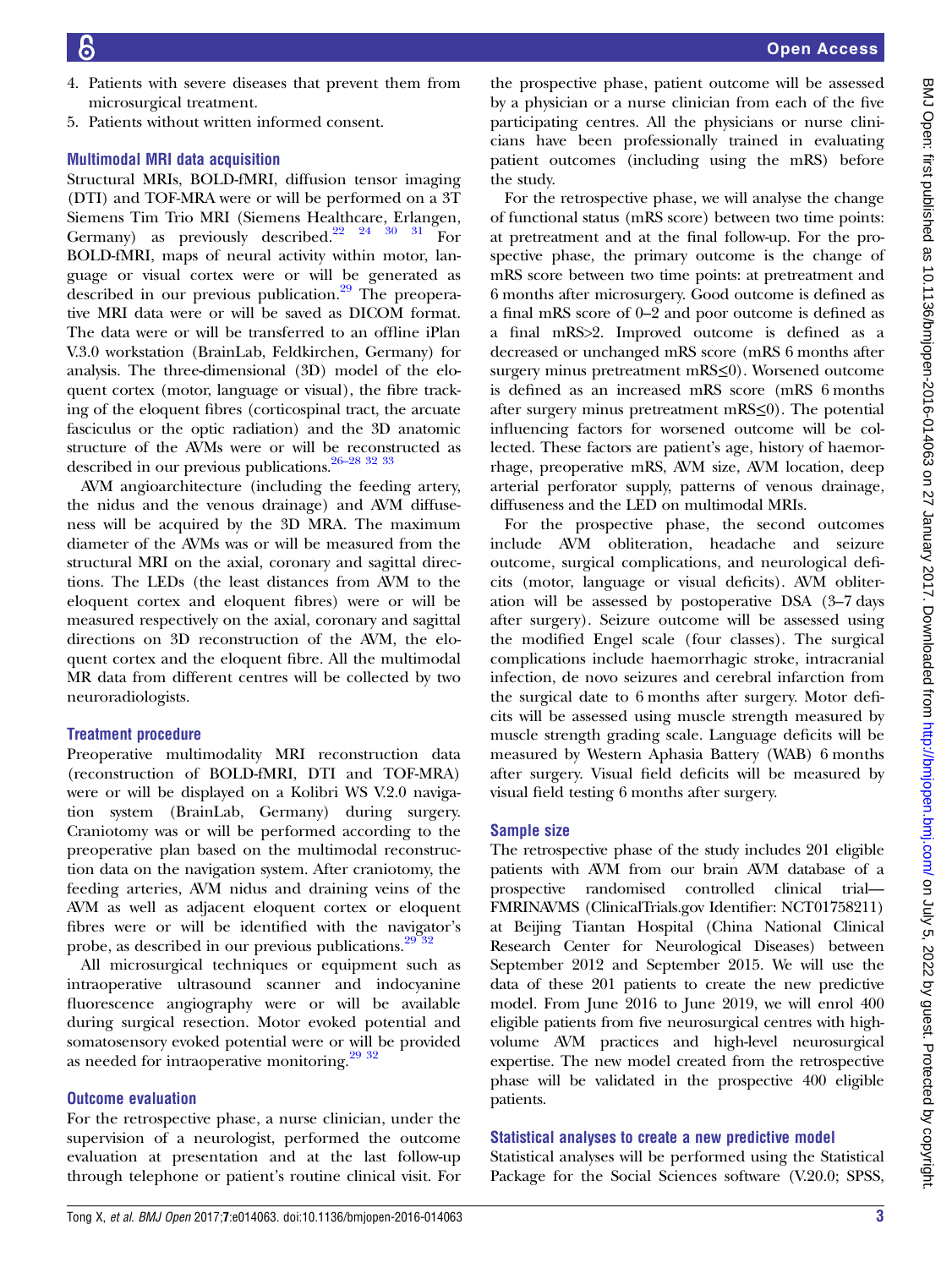Chicago, Illinois, USA). Patient characteristics and AVM features based on multimodal imaging will be summarised using descriptive statistics for continuous variables and categorical variables. These variables include patient demographics (age, sex, history of haemorrhage and pretreatment mRS scores), AVM features (size, cortical or deep location, eloquent or non-eloquent location, arterial supply, patterns of venous drainage, diffuseness and associated aneurysm) and multimodal imaging data (the least distance from the AVM to the eloquent cortex or to the eloquent fibres based on 3D reconstruction).

For the 201 patients in the discovery set, to create a predictive model for worsened neurological outcome, we will analyse patient characteristics, AVM features and multimodal MRI data by univariate and multivariate logistic regression analyses using worsened outcome as the binary response. To assess the predictive ability of the multivariate model, we measured the area under the receiver operating characteristic (AUROC) curve based on the predicted values in the multivariate analyses. We will also measure the AUROC for Spetzler-Martin grading system and the supplementary grading system models. Comparison between the new predictive model and the current two grading system models will be performed based on AUROC. The multimodal MRI-based predictive model then will be created. According to our preliminary result, haemorrhagic presentation (H), diffuseness (D), deep venous drainage (V) and the LED (L) on multimodal MRI were independent predictors of worsened outcomes after AVM surgery. The predictive accuracy of the HDVL (Haemorrhagic presentation, Diffuseness, deep Venous drainage and LED) model is superior to the Spetzler-Martin grading system and the supplemented S-M grading system. The HDVL grading system will be proposed.

# Validation of the new predictive model

For the patients (a sample size of 400 eligible patients) in the multicentre prospective cohort study, the new predictive model will be verified in predicting poor outcomes. In the validation set, the new predictive model will also be compared with the current two existing grading systems by using the AUROC to predict worsened neurological outcomes. If the new predictive model is superior to the Spetzler-Martin grading system and the supplementary grading system, the new model is validated and a new grading system will be proposed.

# Data management

All data in the discovery set of 201 patients can be collected from our prospectively maintained AVM database at Beijing Tiantan Hospital. All data in the validation set will be prospectively collected using an electronic case report form through a study website. Five major neurological centres in China can access and manage patient information by login and password. All patients enrolled will be carefully monitored until 6 months after surgery.

Data safety, data quality, monthly auditing and statistical analysis will be managed by a third party—SUN HEALTH (Beijing), who shall be responsible for notifying any issues that may arise during the whole cohort study. The whole study will be supervised by Beijing Municipal Science and Technology Commission and China National Clinical Research Center for Neurological Diseases. Any issue occurring during the cohort study will be reported to these two oversight authorities. Recommendations from these two authorities will be forwarded to the principal investigators to balance the risk and benefit. The oversight authorities have the right to terminate the study if great risk occurs during the study.

# Duration of the study

The discovery set includes 201 eligible patients with AVM who were surgically treated in Beijing Tiantan Hospital between September 2012 and September 2015. The validation set will enrol 400 eligible patients with AVM who will receive microsurgical treatment in five major neurosurgical centres in China from June 2016 until June 2019. The first participant was recruited for the prospective phase of the study on 3 June 2016.

# ETHICS AND DISSEMINATION

The study is supported by Key Project of Beijing Municipal Science and Technology Commission (grant number D161100003816006). The first part of this study is a retrospective review of patients treated at one centre (Beijing Tiantan Hospital). The second part of this study is a prospective cohort study of patients treated at five neurosurgical centres. To create and validate the multimodal fMRI-based predictive model for AVM surgery, all patients should have complete preoperative fMRI data and meet the inclusion and exclusion criteria. This study will be conducted in accordance with ethical principles of the Declaration of Helsinki and the Good Clinical Practice guidelines of the International Conference on Harmonisation. Written informed consent will be obtained from each adult participant or from the guardian of each paediatric participant in the validation set. SW is the principal investigator of this cohort study. Data collection, statistical analysis, interpretation and dissemination of study results will be managed under his direct supervision. The final results of this study will be disseminated through printed media in December 2019.

# **DISCUSSION**

In 1986, Spetzler and Martin introduced the first AVM grading system (the Spetzler-Martin grading system) to estimate the risk of AVM surgery.<sup>[12](#page-4-0)</sup> The Spetzler-Martin grading system is a five-point scale that is based on AVM size, eloquent or non-eloquent AVM location, and patterns of venous drainage. According to S-M grading system, patients with asymptomatic grade IV and V AVMs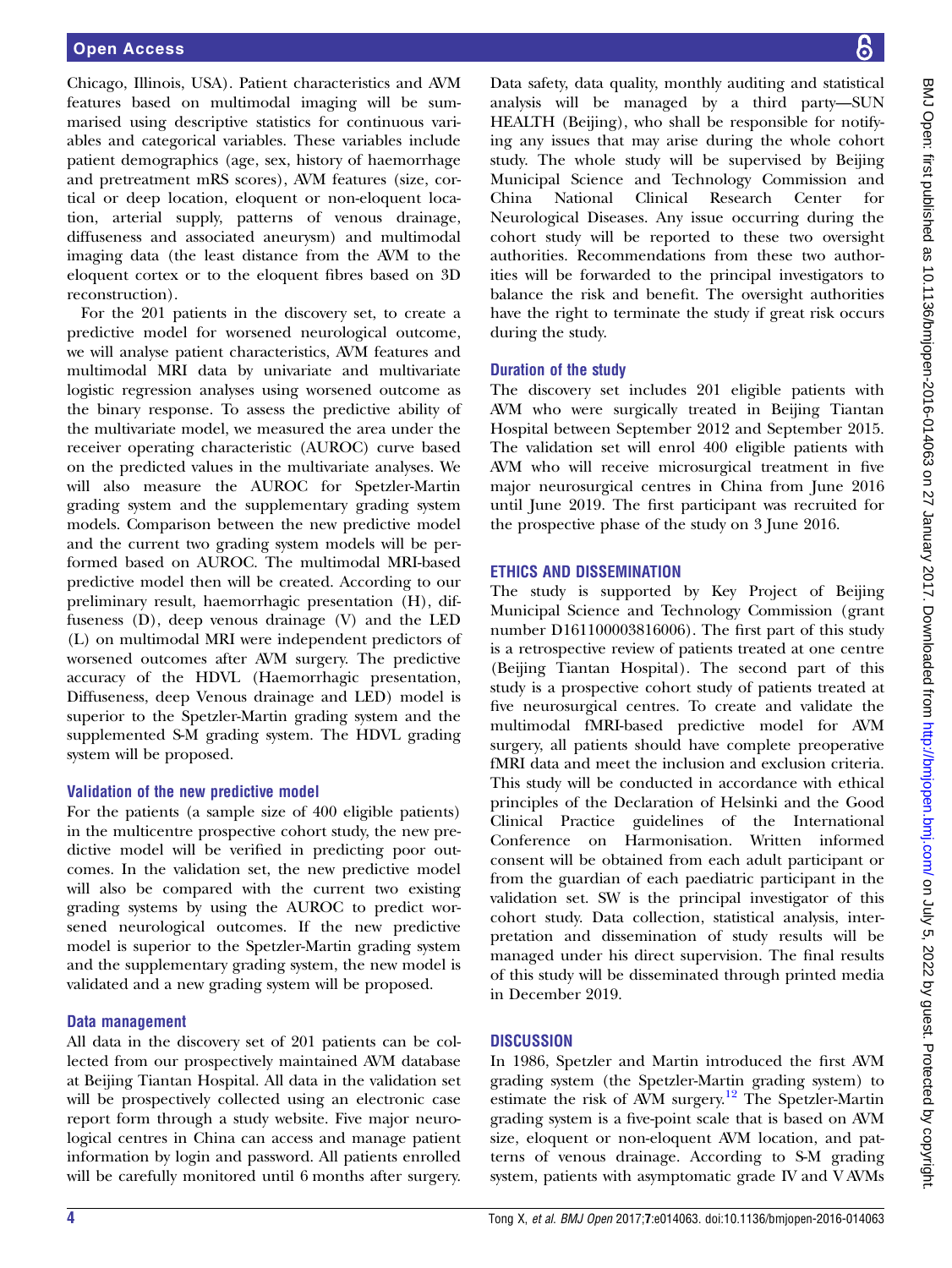<span id="page-4-0"></span>should not be surgically treated due to the high risk of surgical complications.<sup>12</sup> However, this standpoint is not universally accepted. Based on the original five-tier Spetzler-Martin grading system, Spetzler and Ponce pro-posed a three-tier classification for AVMs in 2011.<sup>[34](#page-5-0)</sup> In this three-tier classification, AVMs are divided into class A (S-M grade I and II AVMs), class B (S-M grade III AVMs) and class C (S-M grade IV and V AVMs). This three-tier classification simplifies treatment recommendations. However, observation is still recommended for patients with asymptomatic class C (S-M grade IV and V) AVMs.<sup>[34](#page-5-0)</sup>

In 2010, Lawton et  $al^{13}$  proposed a supplementary grading system including three additional parameters that may affect surgical outcomes: patient age, haemorrhagic presentation and nidal diffuseness. The authors proposed a full multivariable model (combination of S-M grading system and supplementary system) and a supplementary model. In the analysis of 1009 patients, the authors found that the full multivariable model had the highest predictive accuracy.<sup>35</sup> However, surgical selection for patients with AVM remains challenging. Just as described in a recent review in Neurosurgery, future grading scales may incorporate imaging features.<sup>11</sup> Multimodal MRIs have proved to be a valuable tool in preoperative evaluation and surgical planning. In our clinical practice, we have found that the least distance from AVM to eloquent cortex or eloquent fibres based on multimodal imaging is significantly associated with surgical outcomes. $25-28$  Based on our previous studies, we have designed this study to propose a multimodal MRI-based predictive model for surgical outcomes of intracranial AVMs. We will compare the predictive accuracy between the new predictive model and the current two grading systems. We hypothesise that the new predictive model in this study has the highest predictive accuracy.

Contributors SW has obtained research funding and is the principal investigator of the study. YC, YZ and SW have developed this study protocol. XT, JW, YC, YZ and SW have participated in the final design of the study.

Funding This work is supported by the Key Project of Beijing Municipal Science and Technology Commission (grant number D161100003816006).

Competing interests None declared.

Ethics approval The Institutional Review Board of Beijing Tiantan Hospital Affiliated to Capital Medical University.

Provenance and peer review Not commissioned; externally peer reviewed.

**Open Access** This is an Open Access article distributed in accordance with the Creative Commons Attribution Non Commercial (CC BY-NC 4.0) license, which permits others to distribute, remix, adapt, build upon this work noncommercially, and license their derivative works on different terms, provided the original work is properly cited and the use is non-commercial. See: [http://](http://creativecommons.org/licenses/by-nc/4.0/) [creativecommons.org/licenses/by-nc/4.0/](http://creativecommons.org/licenses/by-nc/4.0/)

#### **REFERENCES**

- 1. Abecassis IJ, Xu DS, Batjer HH, et al. Natural history of brain arteriovenous malformations: a systematic review. [Neurosurg Focus](http://dx.doi.org/10.3171/2014.6.FOCUS14250) 2014;37:E7.
- 2. ApSimon HT, Reef H, Phadke RV, et al. A population-based study of brain arteriovenous malformation: long-term treatment outcomes. [Stroke](http://dx.doi.org/10.1161/01.STR.0000043674.99741.9B) 2002;33:2794–800.
- Open Access
- 3. Ondra SL, Troupp H, George ED, et al. The natural history of symptomatic arteriovenous malformations of the brain: a 24-year follow-up assessment. [J Neurosurg](http://dx.doi.org/10.3171/jns.1990.73.3.0387) 1990;73:387–91.
- 4. Stapf C, Mast H, Sciacca RR, et al. Predictors of hemorrhage in patients with untreated brain arteriovenous malformation. [Neurology](http://dx.doi.org/10.1212/01.wnl.0000210524.68507.87) 2006;66:1350–5.
- 5. Tong X, Wu J, Lin F, et al. Risk factors for subsequent hemorrhage in patients with cerebellar arteriovenous malformations. [World](http://dx.doi.org/10.1016/j.wneu.2016.04.082) [Neurosurg](http://dx.doi.org/10.1016/j.wneu.2016.04.082) 2016;92:47–57.
- 6. Al-Shahi R, Bhattacharya JJ, Currie DG, et al. Prospective, population-based detection of intracranial vascular malformations in adults: the Scottish Intracranial Vascular Malformation Study (SIVMS). [Stroke](http://dx.doi.org/10.1161/01.STR.0000069018.90456.C9) 2003;34:1163-9.
- 7. Andreussi L, Dhellemmes P. [Cerebral arteriovenous malformations. Natural history. Therapeutic approaches]. Agressologie 1990;31:237–9.
- 8. Niazi TN, Klimo PJr, Anderson RC, et al. Diagnosis and management of arteriovenous malformations in children. [Neurosurg](http://dx.doi.org/10.1016/j.nec.2010.03.012) [Clin N Am](http://dx.doi.org/10.1016/j.nec.2010.03.012) 2010;21:443–56.
- 9. Yamada S, Brauer FS, Colohan AR, et al. Concept of arteriovenous malformation compartments and surgical management. [Neurol Res](http://dx.doi.org/10.1179/016164104225013987) 2004;26:288–300.
- 10. Kim H, McCulloch CE, Johnston SC, et al. Comparison of 2 approaches for determining the natural history risk of brain arteriovenous malformation rupture. [Am J Epidemiol](http://dx.doi.org/10.1093/aje/kwq082) 2010;171:1317–22.
- 11. Bendok BR, El Tecle NE, El Ahmadieh TY, et al. Advances and innovations in brain arteriovenous malformation surgery. [Neurosurgery](http://dx.doi.org/10.1227/NEU.0000000000000230) 2014;(74 Suppl 1):S60–73.
- 12. Spetzler RF, Martin NA. A proposed grading system for arteriovenous malformations. [J Neurosurg](http://dx.doi.org/10.3171/jns.1986.65.4.0476) 1986;65:476-83.
- 13. Lawton MT, Kim H, McCulloch CE, et al. A supplementary grading scale for selecting patients with brain arteriovenous malformations for surgery. [Neurosurgery](http://dx.doi.org/10.1227/01.NEU.0000367555.16733.E1) 2010;66:702-13.
- 14. Baumann SB, Noll DC, Kondziolka DS, et al. Comparison of functional magnetic resonance imaging with positron emission tomography and magnetoencephalography to identify the motor cortex in a patient with an arteriovenous malformation. *[J Image Guid](http://dx.doi.org/10.1002/(SICI)1522-712X(1995)1:4<191::AID-IGS1>3.0.CO;2-5)* [Surg](http://dx.doi.org/10.1002/(SICI)1522-712X(1995)1:4<191::AID-IGS1>3.0.CO;2-5) 1995;1:191–7.
- 15. Stapleton SR, Kiriakopoulos E, Mikulis D, et al. Combined utility of functional MRI, cortical mapping, and frameless stereotaxy in the resection of lesions in eloquent areas of brain in children. [Pediatr](http://dx.doi.org/10.1159/000121167) [Neurosurg](http://dx.doi.org/10.1159/000121167) 1997;26:68–82.
- 16. Lazar RM, Marshall RS, Pile-Spellman J, et al. Interhemispheric transfer of language in patients with left frontal cerebral arteriovenous malformation. [Neuropsychologia](http://dx.doi.org/10.1016/S0028-3932(00)00054-3) 2000;38:1325-32.
- 17. Seghier M, Lazeyras F, Momiian S, et al. Language representation in a patient with a dominant right hemisphere: fMRI evidence for an intrahemispheric reorganisation. [Neuroreport](http://dx.doi.org/10.1097/00001756-200109170-00007) 2001;12:2785-90.
- 18. Ozdoba C, Nirkko AC, Remonda L, et al. Whole-brain functional magnetic resonance imaging of cerebral arteriovenous malformations involving the motor pathways. [Neuroradiology](http://dx.doi.org/10.1007/s002340100664) 2002;44:1–10.
- 19. Cannestra AF, Pouratian N, Forage J, et al. Functional magnetic resonance imaging and optical imaging for dominant-hemisphere perisylvian arteriovenous malformations. [Neurosurgery](http://dx.doi.org/10.1227/01.NEU.0000137654.27826.71) 2004;55:804–12; discussion 12-4.
- 20. Thickbroom GW, Byrnes ML, Morris IT, et al. Functional MRI near vascular anomalies: comparison of cavernoma and arteriovenous malformation. [J Clin Neurosci](http://dx.doi.org/10.1016/j.jocn.2003.10.016) 2004;11:845-8.
- 21. Ulmer JL, Hacein-Bey L, Mathews VP, et al. Lesion-induced pseudo-dominance at functional magnetic resonance imaging: implications for preoperative assessments. [Neurosurgery](http://dx.doi.org/10.1227/01.NEU.0000134384.94749.B2) 2004;55:569–79; discussion 80-1.
- 22. Stancanello J, Cavedon C, Francescon P, et al. BOLD fMRI integration into radiosurgery treatment planning of cerebral vascular malformations. [Med Phys](http://dx.doi.org/10.1118/1.2710326) 2007;34:1176–84.
- 23. Caramia F, Francia A, Mainero C, et al. Neurophysiological and functional MRI evidence of reorganization of cortical motor areas in cerebral arteriovenous malformation. [Magn Reson Imaging](http://dx.doi.org/10.1016/j.mri.2009.05.029) 2009;27:1360–9.
- 24. Lee L, Sitoh YY, Ng I, et al. Cortical reorganization of motor functional areas in cerebral arteriovenous malformations. [J Clin](http://dx.doi.org/10.1016/j.jocn.2012.07.007) [Neurosci](http://dx.doi.org/10.1016/j.jocn.2012.07.007) 2013;20:649–53.
- 25. Jiao Y, Lin F, Wu J, et al. Lesion-to-eloquent fibre distance is a crucial risk factor for pre-surgical evaluation of arteriovenous malformations in temporo-occipital junctions. [World Neurosurg](http://dx.doi.org/10.1016/j.wneu.2016.06.059) 2016;93:355–64.
- 26. Lin F, Zhao B, Wu J, et al. Risk factors for worsened muscle strength after the surgical treatment of arteriovenous malformations of the eloquent motor area. [J Neurosurg](http://dx.doi.org/10.3171/2015.6.JNS15969) 2016;125:289-98.